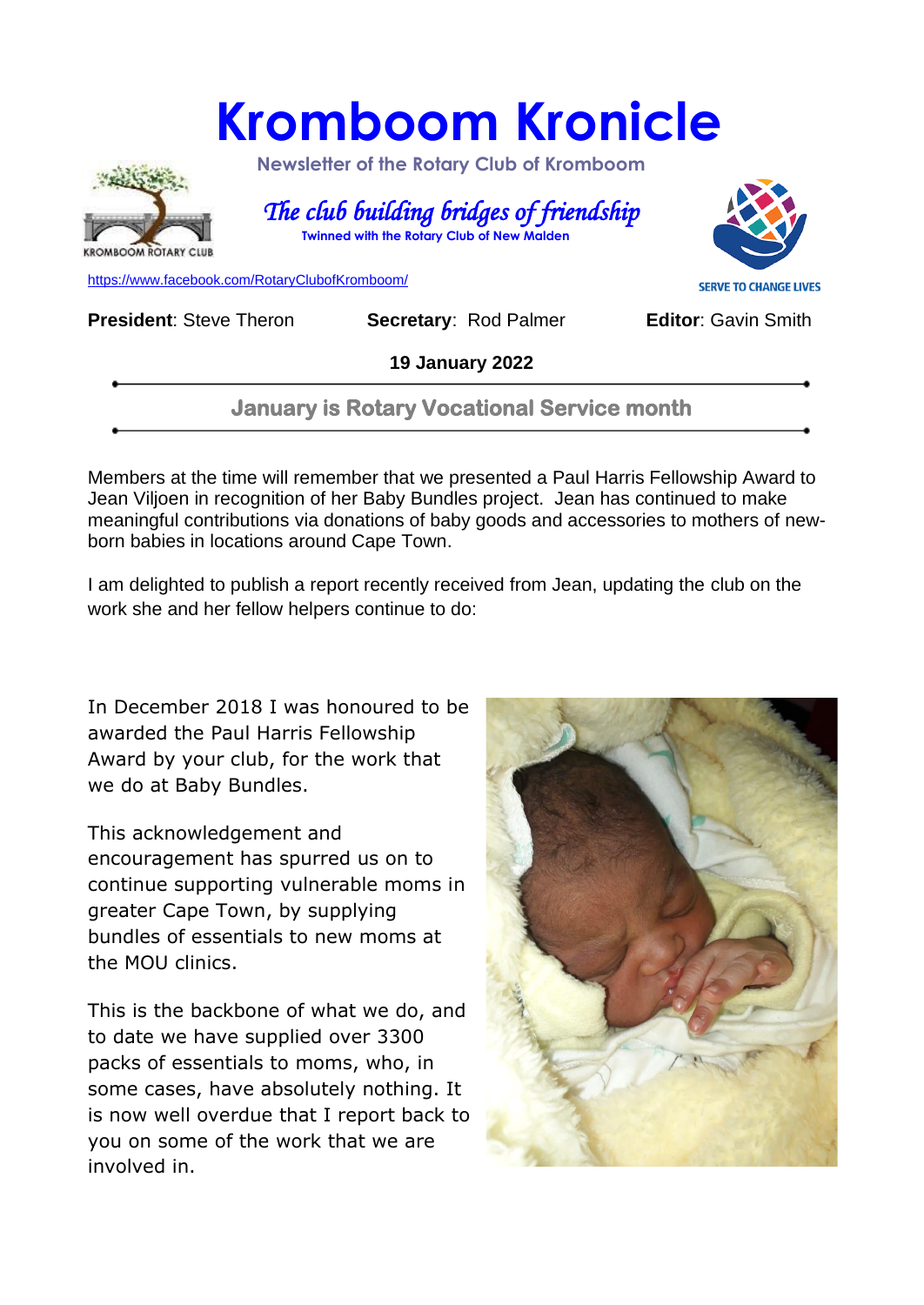

Because of our now considerable network, we have become a conduit to support several worthwhile projects in Khayalitsha. The Lindokuhle Children's Home was a safe home for abandoned and abused children.

*(PHF Jean, on right)*

We were able to assist with kitting out the entire home with furniture, bedding, toys, books and even a magnificent jungle gym in the garden. For 2 years we held a Christmas party for their 18 children ranging from 1 to 15, and what heartening events those were.

Sadly, Pamela, the truly amazing woman who started this home, died of liver cancer only 2 years into her project. The children unfortunately needed to be re-located. The takeaway from this project for us was how we can facilitate, and kick start such projects, with relative ease.

Another outstanding project we were approached to support, is the Teen Moms Club (Intyantyambo Yesizwe) run by Ntombie Basso, a social worker and a big-hearted individual. She supports young girls who fall pregnant at school. She encourages them to continue their schooling, has created peer support groups, encourages the girls to come with her to schools to give talks on the downside of teenage pregnancy, and generally makes an enormous difference in her community.

We supply her with Bundles to give to the new moms, and with generous Australian sponsorship, were able to give the moms a great Christmas

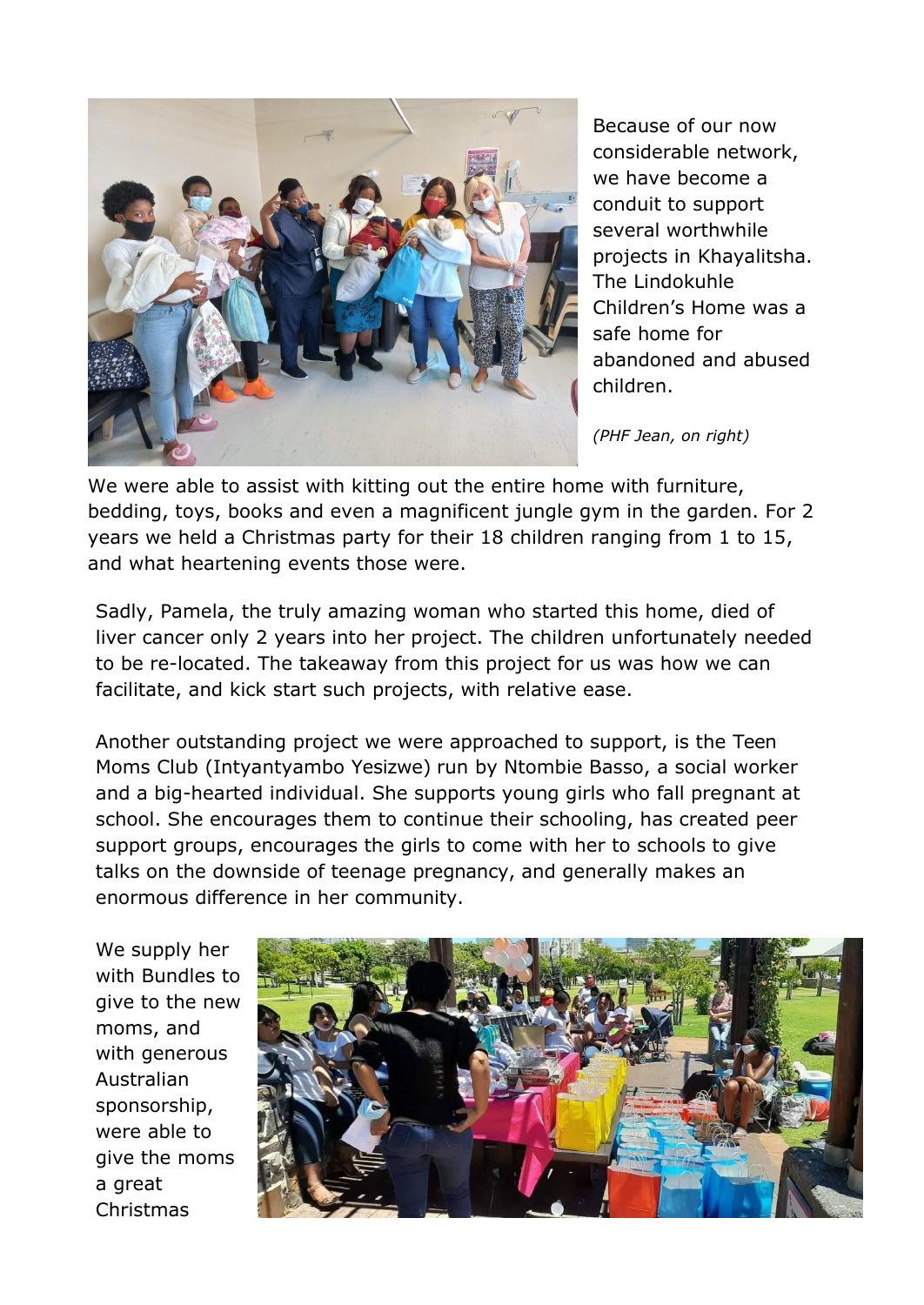

party at Green Point Park in 2020.

Ntombie has become a friend and through us, has created her own network of support for the truly wonderful work that she does.

Our January appeal is for an Early Learning Centre in Khayalitsha. We have a carload of clothes, toys and equipment for this little school, which will be delivered today, and will make an enormous impact. I will visit them next month to meet the children.

The project we will put out our first appeal for in February, is a children's home for abandoned, orphaned and neglected children.

Nobuhle foster cares for 18 children and needs clothes, equipment, and food. We will do our best to supply her with all that we can.



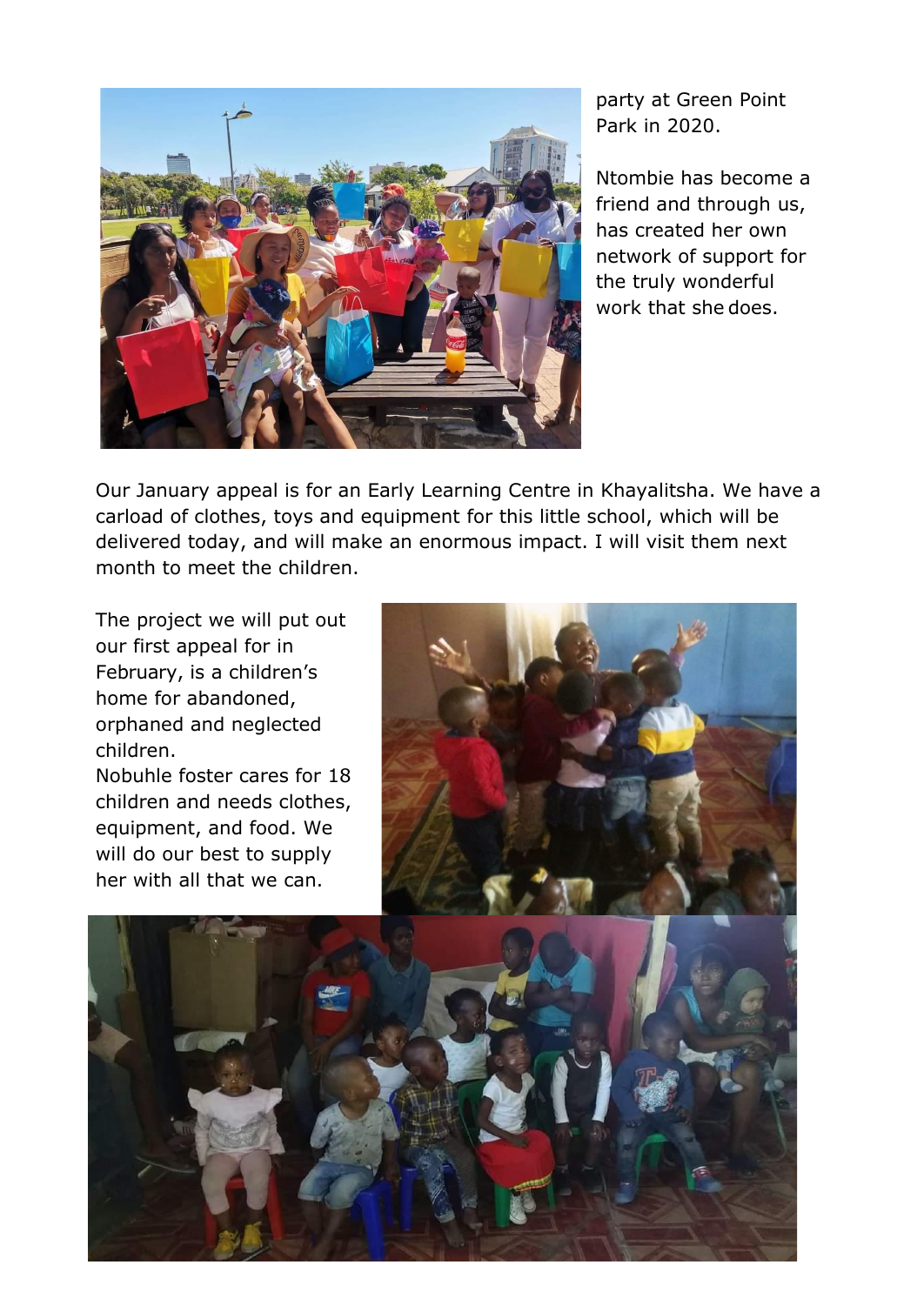Covid has had an impact. Firstly, the enormous suitcases of clothes and toys that were regularly being brought out from Australia by travelers connected to the Jewish Women's Guild in Sydney (they started a project called Cuddle Bundles, with the express purpose to support us in our work), have stopped for the time being, as have the regular supplies from England and Germany.

However, it is amazing to see the lengths some of our "cheerleaders" will go to get parcels to us. Our German friends have "coerced" a pilot and a flight attendant at Lufthansa to be couriers for us. We have recently received several wonderful parcels from them.



Our local supporters are, however, our main donors and we are so grateful for the ongoing generosity. We're also grateful to our core of willing volunteers who help us pack, store and collect goods each month. We're proudly a fully voluntary organisation.

The need for baby clothes, blankets, soft toys, toiletries is endless. Any contacts you may have, especially for nappies and toiletries, would be hugely appreciated. Any gently used baby clothes you may have in your circle of

influence would be most welcome. And, of course, the need for funds is ongoing.

The two current projects we are supporting need wall charts for pre-school, stationery, clothes (ages 1 to 15) and general household equipment (linen, towels, mattresses, etc.)



Thank you, Gavin, for your ongoing interest and I will try to be more regular with feedback in the future. Jean Viljoen

*On behalf of the Kromboom Rotary Club, well done, Jean, and keep up the amazing work that you do.*